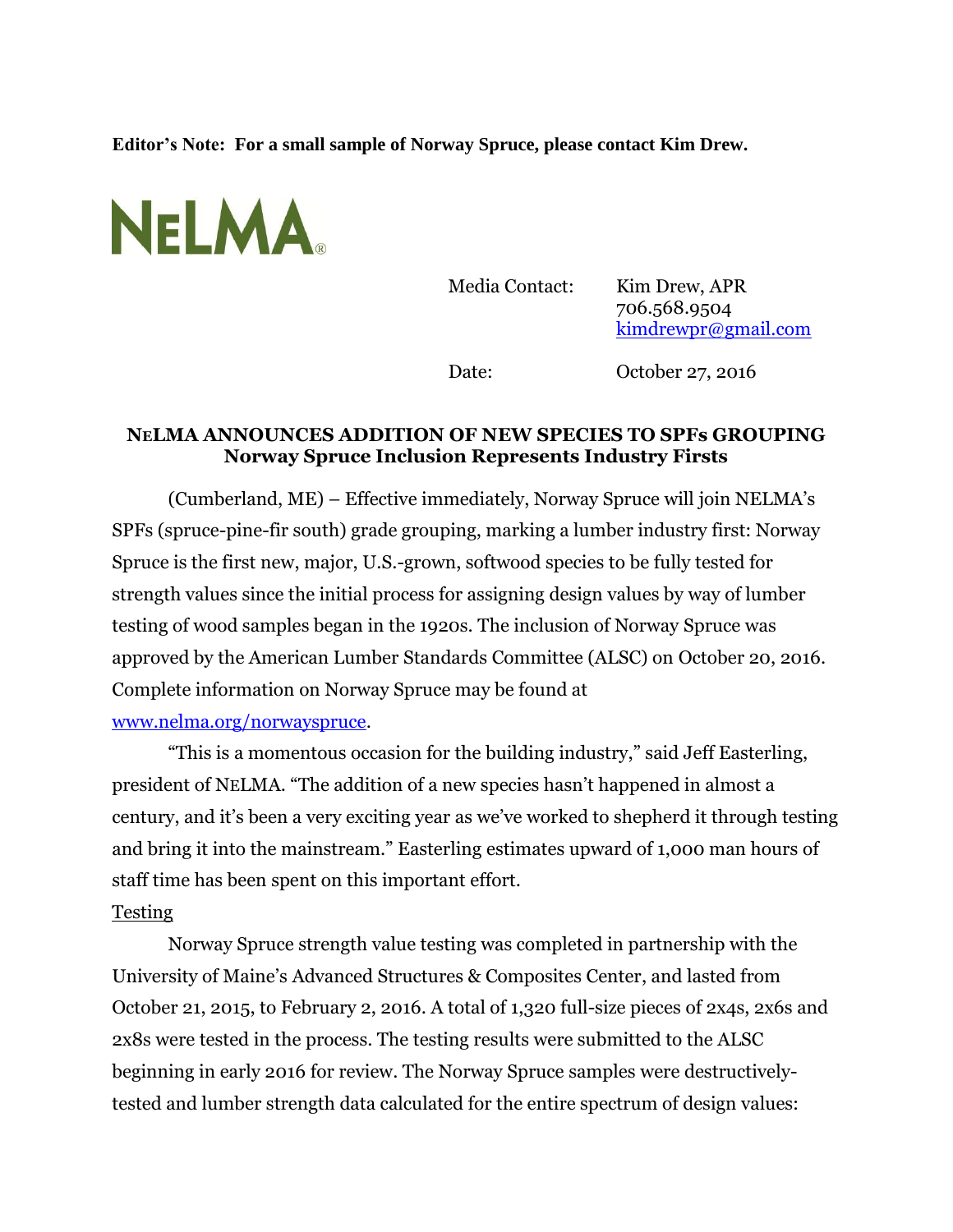Modulus of Elasticity (MOE), Fiber Stress in Bending, Tension Parallel to Grain, Horizontal Shear, and Compression Parallel and Perpendicular to Grain. The Look

In the forest, Norway Spruce is easily recognizable by its large, drooping "branchlets." Fun fact: the Rockefeller Center Christmas Tree has been a Norway Spruce the vast majority of times over the last several decades, including the 2015 tree, a 78 footer from Gardiner, New York.

Once cut into logs, Norway Spruce is virtually indistinguishable from native eastern spruce species, with even the most experienced of graders not able to discern one species from the other. Grade-wise, approximately 65% of Norway Spruce is expected to be graded at #2 and above, making it a strong, promising addition to the SPFs category. The primary market focus for the lumber will be on home construction applications such as wall studs, floor and ceiling joists, and industrial applications. **History** 

In the 1930s, FDR's Civilian Conservation Corps was tasked with planting Norway Spruce across the northeast on abandoned agricultural properties for the purpose of soil stabilization. More than 113 million seedlings were provided by state nurseries for this government project. Looking back even earlier, a Harvard University study on Norway Spruce, authored in 1936**,** recorded evidence of the first Norway Spruce plantings at Woods Hole, Massachusetts, in 1860 by immigrants who brought stock from Europe.

Fast-forward to 2014, when NELMA members began to ask in earnest about the procedures necessary to gain acceptance of the species for use as a resource to manufacture construction lumber. Recognizing a need, the association began the process of identifying locations where the Norway Spruce was growing, cutting test logs from a broad geographic area, then testing the lumber to determine its appropriate strength values for proper end-use applications.

### Who's Affected and How

While the vast majority (upwards of 50%) of Norway Spruce is located throughout New York state, the species can also be found in Maine, down into New England, and as far west as Wisconsin.